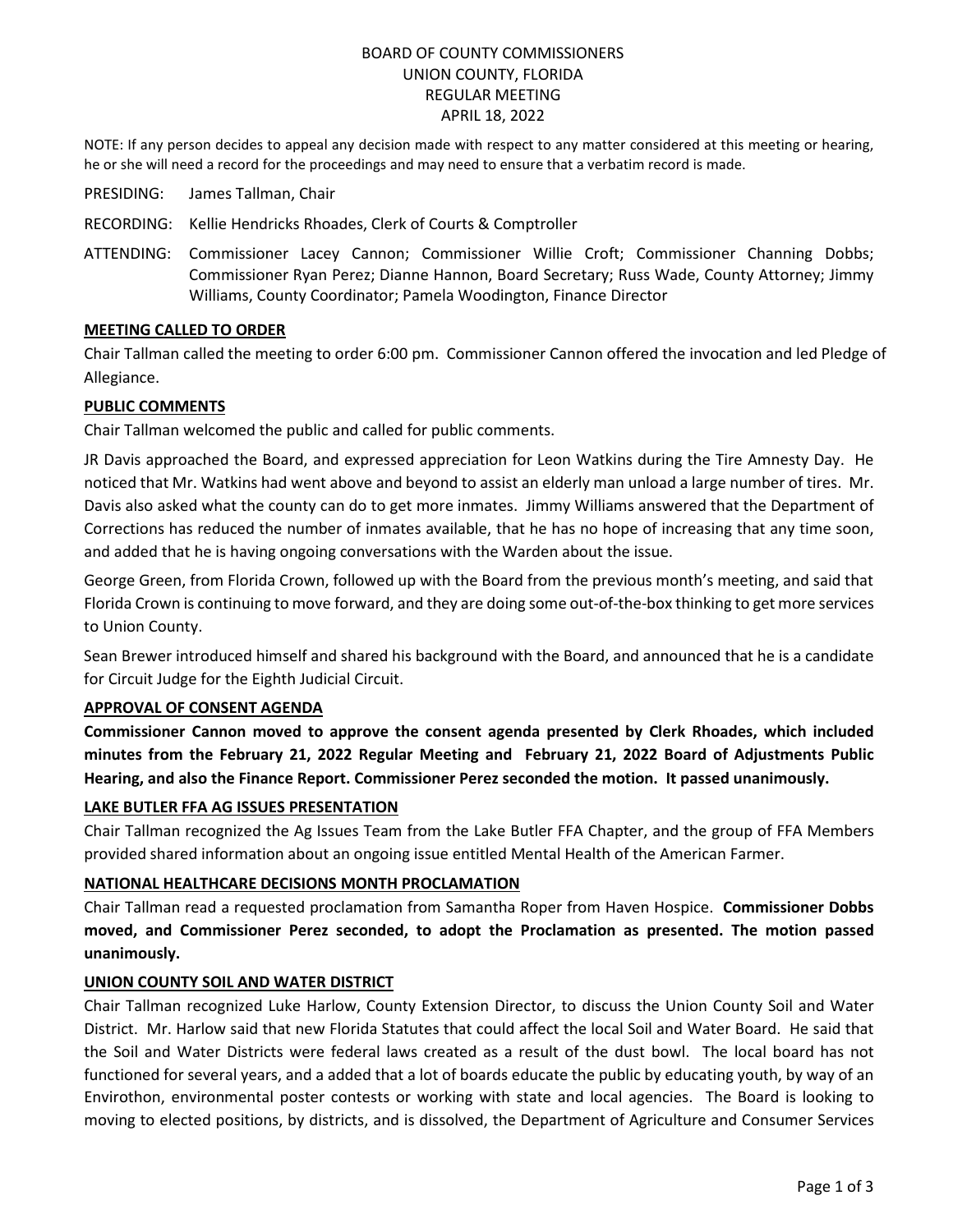April 18, 2022 Regular Meeting

will take over. The Board is required to have one meeting a year, and seats on the Board are not paid positions. Mr. Harlow agreed to look for new board members.

## **SURPLUS ITEMS**

Mr. Williams announced that the recent placing of surplus items on govdeals.com was a great success, and items were sold for higher than expected. A list of additional items was proposed as surplus items and sold on govdeals.com. **Commissioner Dobbs moved to deem the items surplus and sell them on govdeals.com. Commissioner Cannon seconded the motion. All commissioners voted for the motion.** 

## **WAIVING PURCHASING POLICY FOR FRDAP GRANT**

Mr. Williams announced that he is meeting difficulties in getting bids for items at the Recreation Complex for the FRDAP Grant. Prices have went up four to five times as much as they were before COVID, and are currently very volatile and supplies are limited. Sealed bids don't make much sense as companies can't commit to amounts for the amount of time necessary for the time required for that process. He suggested to break down various items, and get competitive quotes. **Commissioner Cannon expressed concern for waiving the purchasing policy altogether, and moved to waive the sealed bid requirement for the FRDAP Grant only, and Commissioner Croft seconded the motion. It passed unanimously.** Commissioner Cannon noted that he knows many companies may decline to quote due to the inability to get materials.

## **NOVA TIME CLOCK SYSTEM**

Mr. Williams presented a new system for keeping time and attendance: Nova Time. There was much discussion, where all agreed that the county needs a new system, and there were concerns about the high cost of the system. Mr. Williams indicated that there may be grant funds available for the first three years. The Board agreed by consensus to move ahead with a trial period if it can be grant-funded.

## **ADVERTISE FOR CEI SERVICES**

Mr. Williams advised that the Board needed to advertise for CEI Services for upcoming road projects. **Commissioner Cannon moved to advertise for CEI Services, and Commissioner Croft seconded the motion. It passed unanimously.**

## **COUNTY INMATE MEDICAL CLAIMS**

Clerk Rhoades advised the Board that the Sheriff's Office has negotiated with UF Health for medical bills for County inmates from over \$400,000 to \$38,427. She advised that the Board accept and pay this amount based on her conversations with Captain Williams, and further advised that the previous year's reversion from constitutional officers greatly exceeded budgeted amounts, resulting in a higher beginning fund balance. She also said that she has arranged with Captain Williams for the Sheriff's Office to make the payment since it has to be received by April 5 to be honored by UF Health. Clerk Rhoades recommended a budget amendment to increase Beginning Fund Balance and Sheriff's Appropriations by \$38,427, with the funds to be disbursed to the Sheriff's Office with the next appropriation. **Commissioner Cannon moved, and Commissioner Dobbs seconded, to approve the recommended Budget Amendment and to disburse the funds to the Sheriff. The motion passed unanimously.**

## **DESIGN ENGINEER FOR CR-238N**

Clerk Rhoades advised that she tallied the results from commissioners for the CR 238-N project, and that Kimley-Horn received the highest score. **Commissioner Cannon moved to award the contract for design services for CR 238-N to Kimley-Horn, and Commissioner Dobbs seconded the motion. It passed unanimously.**

# **DESIGN ENGINEER FOR CR-18**

Clerk Rhoades advised that she tallied the results from commissioners for the CR-18 project, and that North Florida Professional Services received the highest score. **Commissioner Cannon moved to award the contract for design services for CR 18 to North Florida Professional Services, and Commissioner Dobbs seconded the motion. It passed unanimously.**